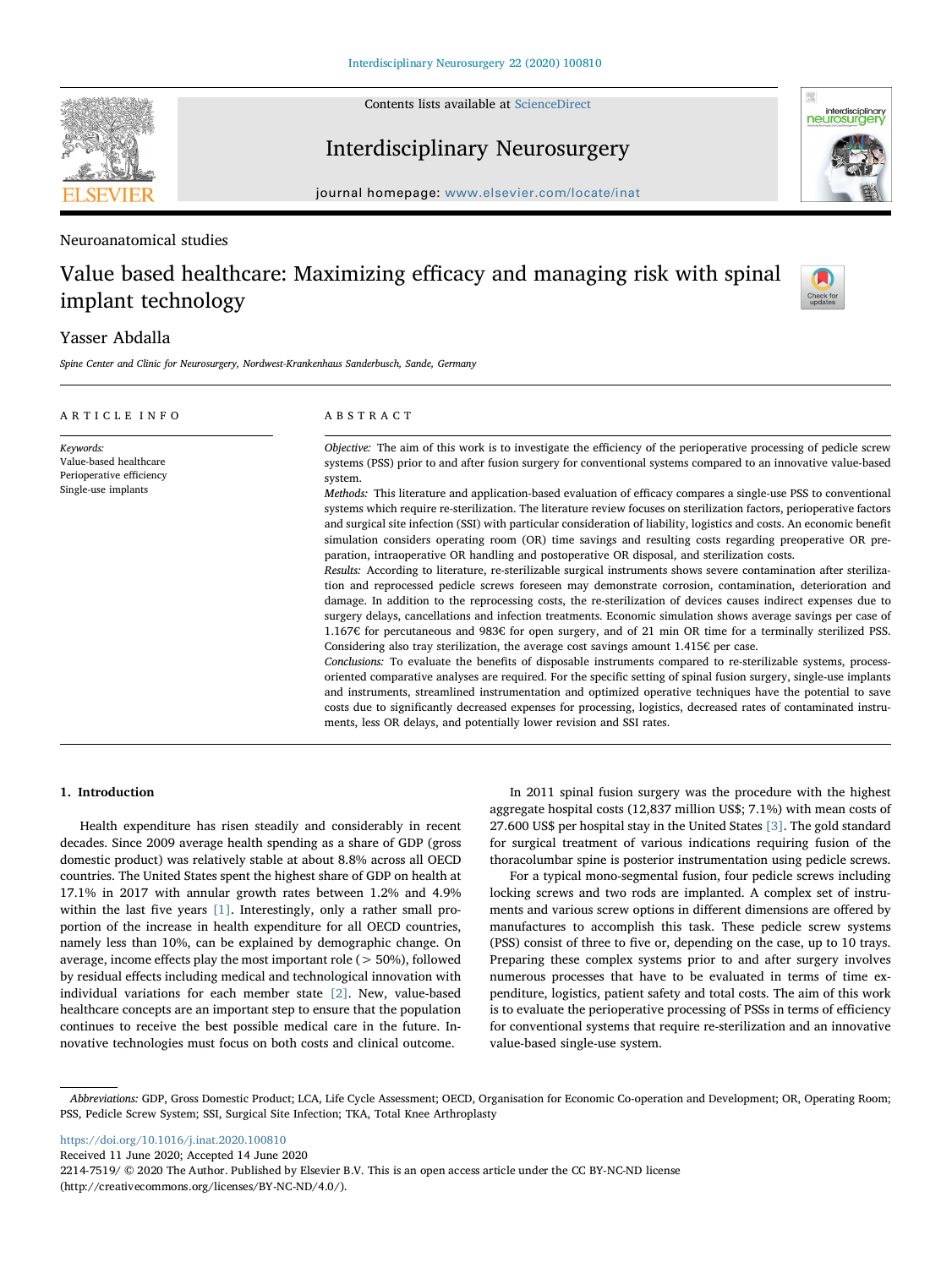<span id="page-1-0"></span>

Fig. 1. Single-use instrument kit.

#### 2. Methods and materials

The single-use PSS under investigation (Neo Pedicle Screw System™, Neo Medical S.A., Villette, Switzerland) comprises a variety of screw sizes, rod sizes, and instruments. They are all delivered sterile and ready to use. Instruments are made from high performance polymers and are provided in sterile instrument kits for posterior fixation of the noncervical spine ([Fig. 1](#page-1-0)). Pedicle screws are made from titanium alloy and delivered pre-mounted on a screw extender including a tissue dilator ([Fig. 2](#page-1-1)). All screws are designed to be used either polyaxial or monoaxial, they are cannulated and fenestrated, and are pre-mounted on screw extenders with a continuous thread to be used as reduction screw, or alternatively as standard low profile screw head. The rods are made from titanium alloy as well and delivered sterile. The system can be used via an open, minimally invasive (mini-open) or percutaneous posterior approach.

This disposable implant system is said to be designed to make spine fusion surgery faster, safer and simpler through a consequent integration of surgical technique, implant and instrument design, thus potentially reducing overall costs for the hospital [\[4\].](#page-4-3) Each surgical step being meticulously optimized and designed to maintain surgical flexibility, the procedure may increase efficiency and reduce operating room (OR) time. For comprehensive information on conventional and single-use PSSs see [Table 1](#page-1-2)

This literature and application based evaluation of efficiency focuses on sterilization factors, perioperative factors and surgical site infections (SSI) in terms of liability, logistics and costs.

Economic benefit simulation is based on the author's hospital data. One-minute operating room time is valued in our hospital at a cost of 50€ (staff 60%, material 20%, resources ex. Electricity 20%) which is in line with data from other German hospital performing complex surgery [\[5,6\].](#page-4-4) Cleaning, disinfection and sterilization cost of 82€ per tray based on our hospital internally calculated cross-charging fees defined by the Controlling department. For pre-, intra- and postoperative OR handling time, a series of 20 spinal fusion surgeries was documented. In 10 cases the single-use system under investigation with/or without a cage was used and in 10 cases a reusable control system (CD HORIZON® SO-LERA™ System and CD HORIZON® LONGITUDE™ System, Medtronic, Dublin, Ireland) with TSPACE® Transforaminal Lumbar Interbody Fusion System (Aesculap AG, Tuttlingen, Germany). All fusions including cages were transforaminal (TLIF). The conventional systems were specially reduced and customized for our center, to an average of five trays instead of nine. Surgeries were performed in open (control system: four trays) and percutaneous (control system: six trays) technique and were normalized to five screws, which was the average screw number. All

<span id="page-1-1"></span>

Fig. 2. Single-use screw kit.

<span id="page-1-2"></span>Table 1 Conventional vs. single-use PSS.

|                    | Conventional          | Single-use             |
|--------------------|-----------------------|------------------------|
| No. of trays       | Up to 7               |                        |
| No. of instruments | $60+$                 | 5                      |
| Weight             | $\leq$ 70 kg/155lbs + | $1 \text{ kg}/2.2$ lbs |
| Screw inventory    | $200 +$               | 14                     |

activities were carried out by the same experienced nurse.

For preoperative handling, time recording started at the moment when the sterile nurse was informed about the surgical procedure until the moment when the pedicle screw system was prepared for the surgery. This includes the following steps: bringing the material from the storage room to the OR, opening and unpacking the PSS/cages, and preparing the tables and pushing them to the side to cover the patient.

In order to exclude procedure-dependent periods, only the following two steps were recorded for intraoperative handling: 1) Time between the moment the surgeon tells the nurse what screw size and design is needed and the moment he or she holds it in the hand. For resterilizable screws, this includes searching for the screw, reading the reference and lot number to the unsterile jumper for documentation purposes, assembling the screw on the screwdriver and passing it to the surgeon. For the single-use system, this includes opening the screw kit corresponding to the right size required sliding the screwdriver in the pre-assembled screw and passing it to the surgeon. 2) Time between the moment when all screws are inserted in the pedicles and the rods are inserted in the head of all screws until all screws are finally tightened and all instruments including screw extensions are removed.

For postoperative handling, the time period started when the nurse breaks sterility to clean and re-pack the instruments in the trays. For resterilizable systems this includes re-packing to the sterilization trays and closing until the trays are closed and ready to be sent to the sterilization department. For the single-use system it ends when all products are in the trash bin.

Set up of the instrumentation in the OR is shown in [Fig. 3](#page-1-3) (conventional reusable system, including tray for disc preparation), and in [Fig. 4](#page-2-0) (single-use PSS system).

#### 3. Results

Reprocessing of conventional PSSs includes numerous steps that need to be performed according to legal and manufactures' requirements such as decontamination, inspection, washing, completion, reassembly, packing, labeling, sterilization, drying and storage. Reprocessing affects mechanically complex implants and instruments with narrow cavities, interfaces and recesses. Less commonly used implant sizes undergo multiple sterilization procedures before final implantation.

<span id="page-1-3"></span>

Fig. 3. Conventional reusable system set up in the OR room.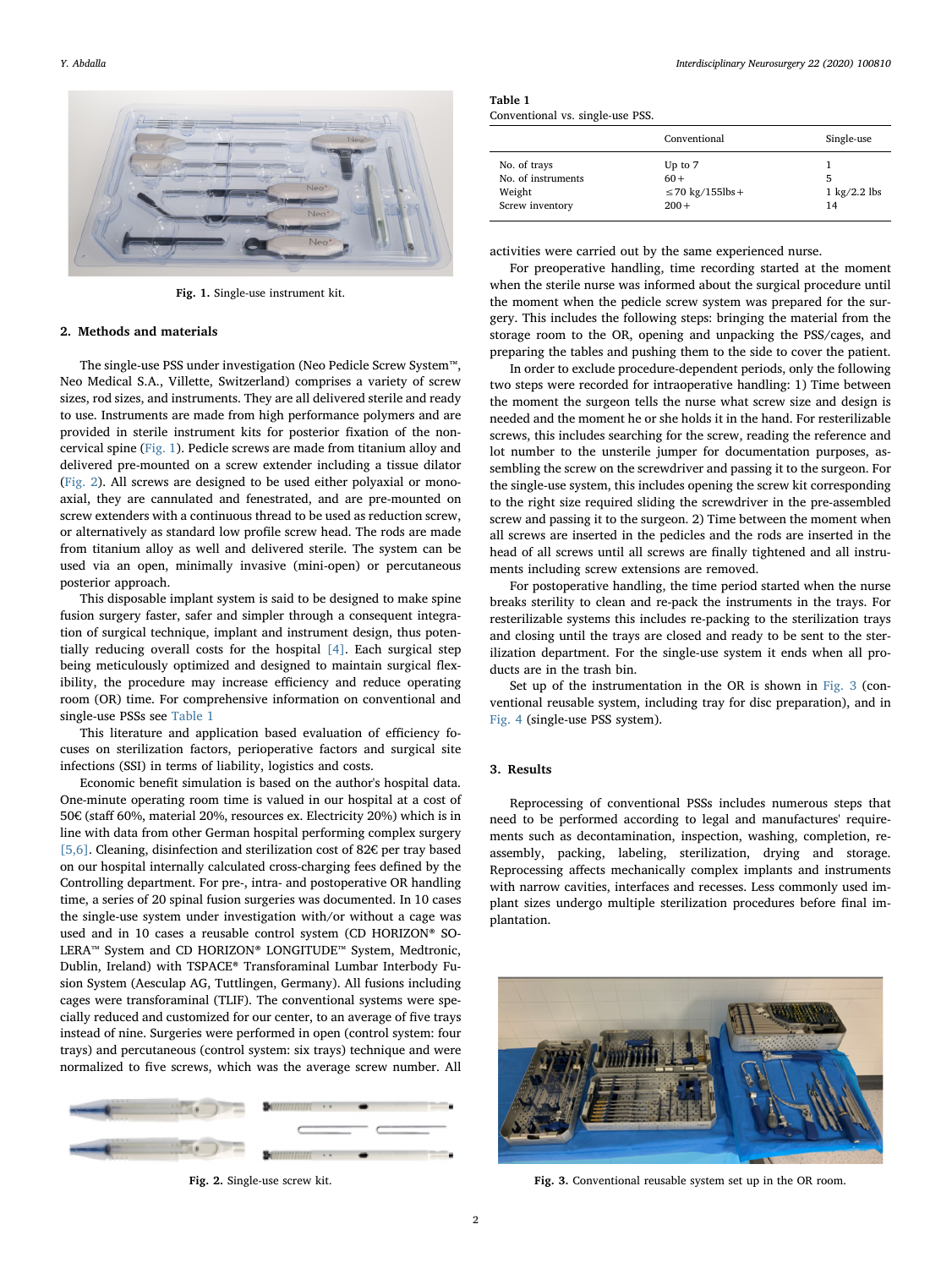<span id="page-2-0"></span>

Fig. 4. Set op in OR room of the single-use system.

#### 3.1. Sterilization factors

A double-blind study to evaluate possible contamination of 23 resterilizable surgical instruments found signs of contamination in at least one of the sample regions for all instruments. The majority of instruments (56%) showed severe contamination and only 9% displayed lowlevel contamination [\[7\].](#page-4-5) Thiede et al. [\[8\]](#page-4-6) monitored the practice of reprocessing at 14 hospitals in Germany and found the following: in 57% the washer-disinfectors and in 50% the sterilizers were obsolete or not suitable for performing a validated process, in 57% basic qualification of staff was not completed and in 79% visual inspection was not performed correctly. All proofed reprocessing units demonstrated a lack of validated reprocessing processes in all sub-steps. The authors concluded that cost savings by reducing quality, low importance of the reprocessing unit in hospitals, and insufficient frequency of monitoring by the relevant authorities are the main causes of poor reprocessing performance. Other studies evaluated pedicle screws obtained from reprocessed implant sets in clinical circulation for the presence of residual nonmicrobial contaminants and/or foreign material and found corrosion, carbohydrate, fat and soap on screws foreseen for implantation. The authors showed that implants that have not been thoroughly cleaned may be associated with impractical cleaning and inspection methods envisioned by the manufacturers. The steps required by manufacturers take 15 times longer than real-time processing does [\[9\]](#page-4-7). The results are in line with that of McAuley et al. [\[10\],](#page-4-8) who studied the effects of repeated reprocessing on single-use screws in screw caddies. These sets were reprocessed on average up to 600 times per annum. Visual proof showed contamination and corrosion of screws in screw caddies. There is evidence that exposure to an increased number of reprocessing cycles leads to increased rates of contamination, corrosion, deterioration and/or damage. Furthermore, it has been shown that bacterial contamination is significantly higher for resterilized devices in comparison to new unused instruments after 72 h into a culture medium [\[11\]](#page-4-9). Agarwal et al. [\[12\]](#page-4-10) found in 30–56% of all surgeries contamination in unused trays 4 h after being opened.

### 3.2. Perioperative factors

Approximately 20% of elective surgical case cancellations are caused by facility related factors with highest cancelation rates in surgical specialties that require specialized equipment such as orthopedic surgery [\[13\]](#page-4-11). Agarwal et al. [\[12\]](#page-4-10) evaluated the logistics, costs, and potential adverse effects associated with the current practice of reprocessing medical devices. The following costs and resources were found: initial sterilization \$75 per tray for 100% of non-sterile implants, preoperative delay due to incomplete set/contamination/wet load \$187.5 per hour in 44.4% of all surgeries the delay was  $> 1$  h, total reported OR delays due to incomplete set/contamination/wet load \$10–30 per min in 5.5% of cases, training of employee in sterilization processing department \$41,414 per employee, routine risk analysis \$175 daily to weekly, readmission for surgical site infection (SSI) \$4500

per day in 5.5% of all cases. Assuming 500 surgeries per year and using two implant trays per case, the authors calculated total cost of \$174,374 per year, excluding costs related to SSI and instruments. The authoŕs conclusion of their work is that the use of terminally sterilized devices is an efficient way for hospitals to decrease their costs for reprocessing, associated OR delays and SSI treatment possibly originated from the device because manufacturers are required by law to use standard validated cleaning and sterilization techniques.

#### 3.3. Surgical site infection

SSI causes significant burdens to affected patients, hospitals and economic health care systems. There is evidence to indicate that the SSI rate after thoracolumbar spinal surgery is more at the upper end of a range between 4.2% and 13.8% as cited in the literature [\[14,15\].](#page-4-12) According to a study conducted in the US, SSI extended the duration of hospital stay by 9.7 days and increased costs by more than \$20,000 per case for various indications [\[16\]](#page-4-13).

In Europe, the treatment of patients with SSI costs on average approximately twice as much and lasts about twice as long relative to uninfected patients. Broex et al. [\[17\].](#page-4-14) were able to allocate the majority of the increased costs to an extended stay in hospital, but they also found in their study a negative impact on patient outcomes, increased morbidity and mortality as well as decreased health-related quality of life. The authors highlighted the need for renewed efforts to reduce the financial burden of SSI.

Although SSI is to be considered a multifactorial event, prolonged surgery time was found by Pull ter Gunne et al. to be an independent significant risk factor for deep infection [\[18\]](#page-4-15). An increased exposure of the implant to the surroundings increases the risk of contamination, possibly resulting in screw loosening [\[19\].](#page-4-16) A prospective bi-centric study comparing single-use instrumentation in posterior lumbar fusion to re-processable instrumentation in the same field of application suggests that single-use instrumentation can reduce SSI to acceptable rates of about 2% [\[15\].](#page-4-17)

#### 3.4. Economic simulation

Pre-, intra- and postoperative OR handling times and the resulting cost savings for the implant system under investigation and the control system are displayed in [Table 2](#page-2-1).

At the author's site 30% of all surgeries are performed percutaneously and 70% in open technique. Consequently, using the single-use system saves on average 1.038€ and 21 min OR time per case in comparison to the reusable control system. If the costs for tray sterilization are also taken into account, the savings even amount to 1.415€ on average.

## <span id="page-2-1"></span>Table 2

|  |  |  | Pre-, intra- and postoperative OR handling time and cost savings. |
|--|--|--|-------------------------------------------------------------------|
|--|--|--|-------------------------------------------------------------------|

|                                  | Single-use        | Conventional      | Time saving       | Cost saving |  |  |  |  |
|----------------------------------|-------------------|-------------------|-------------------|-------------|--|--|--|--|
| Mean preoperative OR preparation |                   |                   |                   |             |  |  |  |  |
| $-$ percutaneous                 | 55 sec            | 365 sec           | 310 sec           | 258€        |  |  |  |  |
| $-$ open                         | 60 <sub>sec</sub> | $405 \text{ sec}$ | 345 sec           | 288€        |  |  |  |  |
| Mean intraoperative OR handling  |                   |                   |                   |             |  |  |  |  |
| $-$ percutaneous                 | 95 sec            | 835 sec           | 740 sec           | 617f        |  |  |  |  |
| - open                           | 95 <sub>sec</sub> | 575 sec           | $480 \text{ sec}$ | 400€        |  |  |  |  |
| Mean postoperative OR disposal   |                   |                   |                   |             |  |  |  |  |
| $-$ percutaneous                 | 30 sec            | 380 sec           | 350 sec           | 292€        |  |  |  |  |
| - open                           | $40 \text{ sec}$  | 395 sec           | 355 sec           | 296€        |  |  |  |  |
| Total mean OR handling           |                   |                   |                   |             |  |  |  |  |
| $-$ percutaneous                 | 180 sec           | 1580 sec          | 1400 sec          | 1.1676      |  |  |  |  |
| open                             | 195 sec           | 1375 sec          | 1180 sec          | 983€        |  |  |  |  |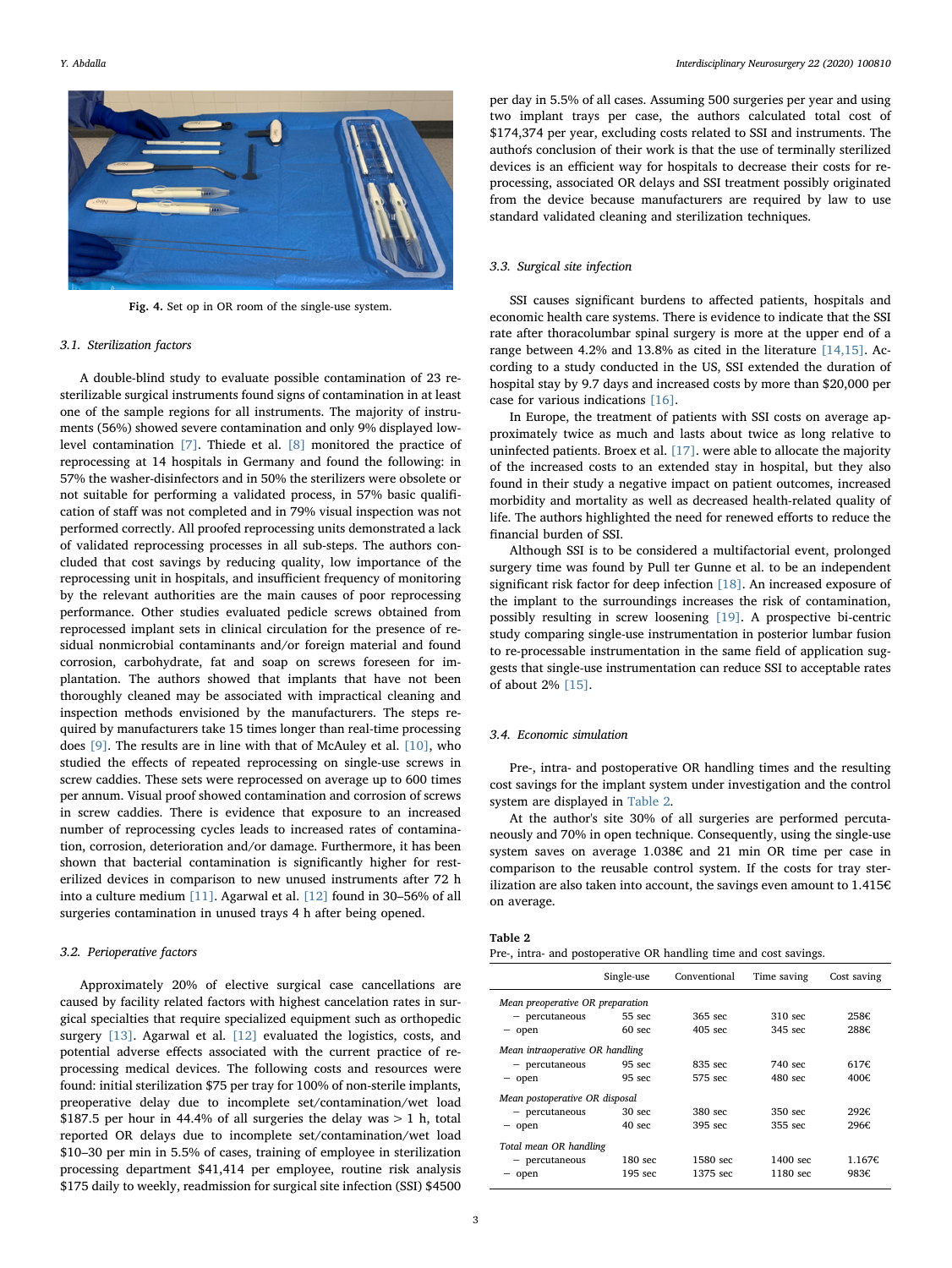#### 4. Discussion

In order to be able to finance the best possible medical care in the future, innovative concepts are required that do not only focus on clinical results and direct expenses, but also optimize entire processes from an organizational and economic point of view. So-called valuebased implant systems are expected to show good clinical outcome, to improve the efficiency of the entire perioperative process, to minimize risks for users and patients and so lead to significant financial cutbacks. The time and cost savings discussed herein using a single-use PSS in comparison to a conventional reusable and re-sterilizable PSS can be essentially attributed to three factors: 1) sterile packaging of instrumentation and screw kits, 2) universally streamlined instruments and implants and 3) meticulously optimized operative technique.

As shown by literature, sterile single-use instruments and implants significantly reduce the risk of contamination, corrosion, deterioration and damage. They avoid costs and resources in hospitals for handling, storage and reprocessing, reduce the rate of OR cancelation and delay, and help to decrease SSI which in turn can lead to the need of further healthcare. Disregarding the financial burden caused by SSI, the savings calculated in this study using a single-use PSS amount to an average of 1.415€ and 21 min OR time per spinal fusion surgery.

Bouthors et al. [\[20\]](#page-4-18) calculated in their prospective, randomized, single-center study on open or minimally-invasive 1- to 2-level lumbar spinal fusion surgery savings for perioperative pure processing of 181€ per surgery when using a single-use device in comparison to a reusable one consisting of 3 trays. For reusable devices seven different processing steps were identified and for single-use devices five steps. Each processing step was evaluated on the basis of personnel costs, consumption costs and hospital waste costs. However, depreciation costs of the sterilization unit, costs for infrastructure and other hidden costs have not been taken into account, underestimating the processing costs of reusable devices. According to Schaer et al. [\[21\]](#page-4-19) associated costs for reusable instruments account for about 56% of the total costs. Furthermore, the study identified significantly different mean perioperative processing times with 176 min (range: 109–248 min) in the reusable group and 33 min (range: 22–59 min) in the single-use group. The results confirmed that savings are essentially attributed to the absence of pre-disinfection, sterilization and instrument assembling. Another interesting aspect is the high variability of processing times, which is caused by different experience and qualification of the personnel. Considering this fact Thiede et al. [\[8\]](#page-4-6) found that in practice 65% of the staff do not have a completed basic qualification, the resterilization of the instruments unnecessarily results in increased contamination risks and higher time expenditure leading to higher costs. Bouthors et al. [\[20\]](#page-4-18) mentioned further time delays and consequently increased costs, which, however, were not further specified in the study, that arose due to the absence of the reusable system at the time of surgery in 10% (2/ 20) of cases. According to Bouthors et al. single-use set availability can be of clear advantage especially in trauma departments. But also the lower weight and reduced SSI risk of disposable devices are advantageous. Other authors [\[22\],](#page-4-20) who performed activity based costing analysis and cost-effectiveness analysis for lumbar arthrodesis with resusable and disposable kits, confirmed the above mentioned findings in principle regarding patient's safety, hospital in-house logistics, set availability and cost savings, however with comparatively lower cutbacks.

Sterile-packed single-use instruments are also used in Total Knee Arthroplasty (TKA). A literature based cost model study [\[23\]](#page-4-21) investigating the logistical and economic advantages of sterile single-use instruments for TKA confirmed significant median cost savings of \$994 per case (interquartile range \$759-\$1231). Instrument unavailability has also not been accounted for in this model. The authors summarized that single-use instrumentation has the potential to support time and cost efficiency while improving process reliability and predictability. OR overtime can dramatically be reduced by the use of disposable instruments allowing for higher case numbers. Other authors confirmed increased efficiency and less instrument-related costs due to single-use instruments in TKA [\[24,25\]](#page-4-22), but not for laparoscopic surgical instruments [\[21\]](#page-4-19) or distal radius plating [\[26\]](#page-4-23).

The opponents refer to increased environmental pollution caused by disposable instruments that end up in the garbage after each surgery [\[21\]](#page-4-19). According to Soroceanu et al. [\[27\],](#page-4-24) the monthly costs for waste associated with spine surgery are on average \$17680 at their department of Orthopaedic surgery. A recent study compares the environmental impacts of a conventional reusable loaner set of surgical instruments for lumbar fusion to a streamlined disposable set using Life Cycle Assessment (LCA) [\[28\].](#page-4-25) Leiden et al. report a 75% overall benefit for the application of the single-use set with savings ranging from 45% to 85% for the individual impact categories (energy use, resource consumption, emissions of greenhouse gases, acidification potential and particular matter) and an aggregated single score indicator (18 impact categories contributing to human health, ecosystem quality and resource availability). According to the study results, the main environmental impact for the single-use set is caused during production and for the reusable set during sterilization with the greatest effect due to energy consumption for washing and steam sterilization. Transport and waste have only a minor influence on the LCA of both systems with higher environmental burden for the reusable system due to sterile sheets made of polypropylene for tray wrapping in comparison to various types of plastic for packing and single-use instruments of the disposable system. The authors describe possible improvements by switching from loaner to consignment systems and from steam sterilization to <sup>60</sup>Co gamma sterilization, while the environmental impact for the reusable system remains higher and no break even can be achieved. Further savings could be achieved by reducing the number of instruments to be sterilized, e.g. through smaller modular instrument kits and by increasing the efficiency of surgeries due to reduced OR times.

This literature and simulation based analysis of efficiency has some limitations, mainly due to the complexity of the processes and the lack of universal costs, which are to a large extent user and health system dependent. On one hand, the costs and time measures, but also the organizational structures vary from hospital to hospital and from country to country. For instance, costs for resterilization depend mainly on the number of instruments and trays to be sterilized and therefore vary significantly from PSS to PSS. Possible intraoperative time savings depend, among other things, on the surgical technique used. Personnel costs and reimbursement in the health sector vary from country to country, and from hospital to hospital. Furthermore, indirect expenses such as depreciation costs, expenses for maintenance and repair, energy, water or general consumables like soap etc. are difficult or impossible to allocate to individual process steps. According to literature reviews sterilization costs range from \$31 to \$100 per tray [\[23\]](#page-4-21) and OR costs from \$22 to \$133 per minute with an average OR fee of \$62 or \$66 under consideration of anesthesiology [\[29\].](#page-4-26) Goldberg et al. mention operational and staff wage differences and differing accounting methods as a cause. Also Siu et al. [\[30\]](#page-4-27) concluded from their systematic review of reusable versus disposable laparoscopic instruments that operative costs, hidden costs and sterilization methods vary greatly between studies. The relatively small number of cases performed with the new technique is a limitation of this study, and further processoriented research is required to compare the efficiency of disposable instruments with that of reusable instruments using standardized economical methods. Clinical studies, single-center and multicentric, are ongoing to confirm the safety and efficacy of the single-use system, but also randomized multicentre clinical studies are needed.

#### 5. Conclusion

In order to evaluate the benefits of disposable instruments compared to re-sterilizable instruments, a pure comparison of acquisition